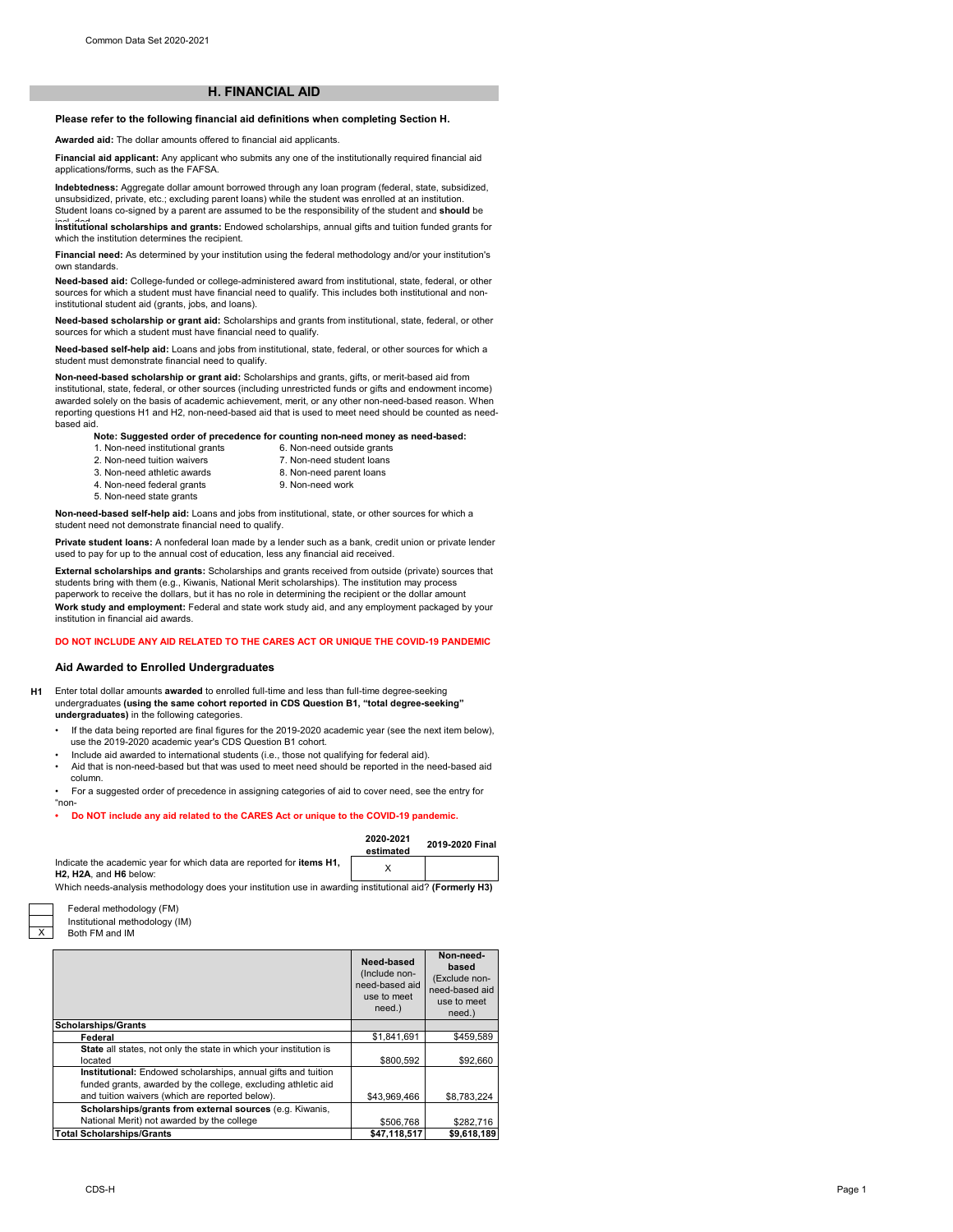| Self Help                                                              |             |             |
|------------------------------------------------------------------------|-------------|-------------|
| Student loans from all sources (excluding parent loans)                | \$3,451,433 | \$7,010,326 |
| Federal Work-Study                                                     | \$362,489   |             |
| State and other (e.g., institutional) work-study/employment            |             |             |
| (Note: Excludes Federal Work-Study captured above.)                    | \$650.011   |             |
| <b>Total Self-Help</b>                                                 | \$4,463,933 | \$7,010,326 |
| <b>Parent Loans</b>                                                    |             | \$2.782.822 |
| <b>Tuition Waivers</b>                                                 |             |             |
| Note: Reporting is optional. Report tuition waivers in this row if you |             |             |
| choose to report them. Do not report tuition waivers elsewhere.        | \$0         | \$1,058,972 |
| <b>Athletic Awards</b>                                                 | \$0         | \$0         |

**H2 Number of Enrolled Students Awarded Aid:** List the number of degree-seeking full-time and less-than-full-time undergraduates who applied for and were awarded financial aid from any source.

• **Aid that is non-need-based but that was used to meet need should be counted as need based aid.**

• Numbers should reflect the cohort awarded the dollars reported in H1.

In the chart below, students may be counted in more than one row, and full-time freshmen should also be counted as full-time undergraduates.

• **Do NOT include any aid related to the CARES Act or unique to the COVID-19 pandemic.**

|    |                                                                                                                                                                                                                                                                                              | <b>First-time Full-</b><br>time Freshmen | <b>Full-time</b><br>Undergrad | <b>Less Than</b><br><b>Full-time</b> |
|----|----------------------------------------------------------------------------------------------------------------------------------------------------------------------------------------------------------------------------------------------------------------------------------------------|------------------------------------------|-------------------------------|--------------------------------------|
|    |                                                                                                                                                                                                                                                                                              |                                          | (Incl. Fresh)                 | Undergrad                            |
| A  | Number of degree-seeking undergraduate students<br>(CDS Item B1 if reporting on Fall 2020 cohort)                                                                                                                                                                                            | 466                                      | 2028                          |                                      |
| в  | Number of students in line a who applied for need-<br>based financial aid                                                                                                                                                                                                                    | 352                                      | 1252                          |                                      |
| c  | Number of students in line <b>b</b> who were determined to<br>have financial need                                                                                                                                                                                                            | 283                                      | 1116                          |                                      |
| D  | Number of students in line c who were awarded any<br>financial aid                                                                                                                                                                                                                           | 283                                      | 1115                          |                                      |
| E. | Number of students in line <b>d</b> who were awarded any<br>need-based scholarship or grant aid                                                                                                                                                                                              | 282                                      | 1113                          |                                      |
| F  | Number of students in line <b>d</b> who were awarded any<br>need-based self-help aid                                                                                                                                                                                                         | 257                                      | 1049                          |                                      |
|    | G Number of students in line d who were awarded any<br>non-need-based scholarship or grant aid                                                                                                                                                                                               | 10 <sup>1</sup>                          | 56                            |                                      |
| н  | Number of students in line d whose need was fully met<br>(exclude PLUS loans, unsubsidized loans, and private<br>alternative loans)                                                                                                                                                          | 283                                      | 1115                          |                                      |
| т  | On average, the percentage of need that was met of<br>students who were awarded any need-based aid.<br>Exclude any aid that was awarded in excess of need<br>as well as any resources that were awarded to replace<br>EFC (PLUS loans, unsubsidized loans, and private<br>alternative loans) | 100.0%                                   | 100.0%                        |                                      |
| J  | The average financial aid package of those in line d.<br>Exclude any resources that were awarded to replace<br>EFC (PLUS loans, unsubsidized loans, and private<br>alternative loans)                                                                                                        | \$48.910                                 | \$47.778                      |                                      |
| ĸ  | Average need-based scholarship and grant award of<br>those in line e                                                                                                                                                                                                                         | \$43,864                                 | \$41,434                      |                                      |
| Ĺ. | Average need-based self-help award (excluding PLUS<br>loans, unsubsidized loans, and private alternative<br>loans) of those in line f                                                                                                                                                        | \$4,753                                  | \$6,020                       |                                      |
| M  | Average need-based loan (excluding PLUS loans,<br>unsubsidized loans, and private alternative loans) of<br>those in line f who were awarded a need-based loan                                                                                                                                | \$3,644                                  | \$5,020                       |                                      |

**H2A Number of Enrolled Students Awarded Non-need-based Scholarships and Grants:** List the number of degree-seeking full-time and less-than-full-time undergraduates who had no financial need and who were awarded institutional non-need-based scholarship or grant aid.

• Numbers should reflect the cohort awarded the dollars reported in H1.<br>• In the chart below, students may be counted in more than one row, and

In the chart below, students may be counted in more than one row, and full-time freshmen should also

### be **• Do NOT include any aid related to the CARES Act or unique to the COVID-19 pandemic.**

|   |                                                                                                                                                                                                                  | <b>First-time</b><br><b>Full-time</b><br>Freshmen | <b>Full-time</b><br>Undergrad<br>(Incl. Fresh.) | <b>Less Than</b><br><b>Full-time</b><br>Undergrad |
|---|------------------------------------------------------------------------------------------------------------------------------------------------------------------------------------------------------------------|---------------------------------------------------|-------------------------------------------------|---------------------------------------------------|
| N | Number of students in line a who had no financial need<br>and who were awarded institutional non-need-based<br>scholarship or grant aid (exclude those who were<br>awarded athletic awards and tuition benefits) | 113                                               | 597                                             |                                                   |
| O | Average dollar amount of institutional non-need-based<br>scholarship and grant aid awarded to students in line n                                                                                                 | 15.400<br>S.                                      | 14,600<br>S.                                    |                                                   |
| P | Number of students in line a who were awarded an<br>institutional non-need-based athletic scholarship or<br>grant                                                                                                | n                                                 | 0                                               |                                                   |
| Q | Average dollar amount of institutional non-need-based<br>athletic scholarships and grants awarded to students in<br>line p                                                                                       | \$0                                               | \$0                                             |                                                   |

**Note: These are the graduates and loan types to include and exclude in order to fill out CDS H4 and H5.** 

Include: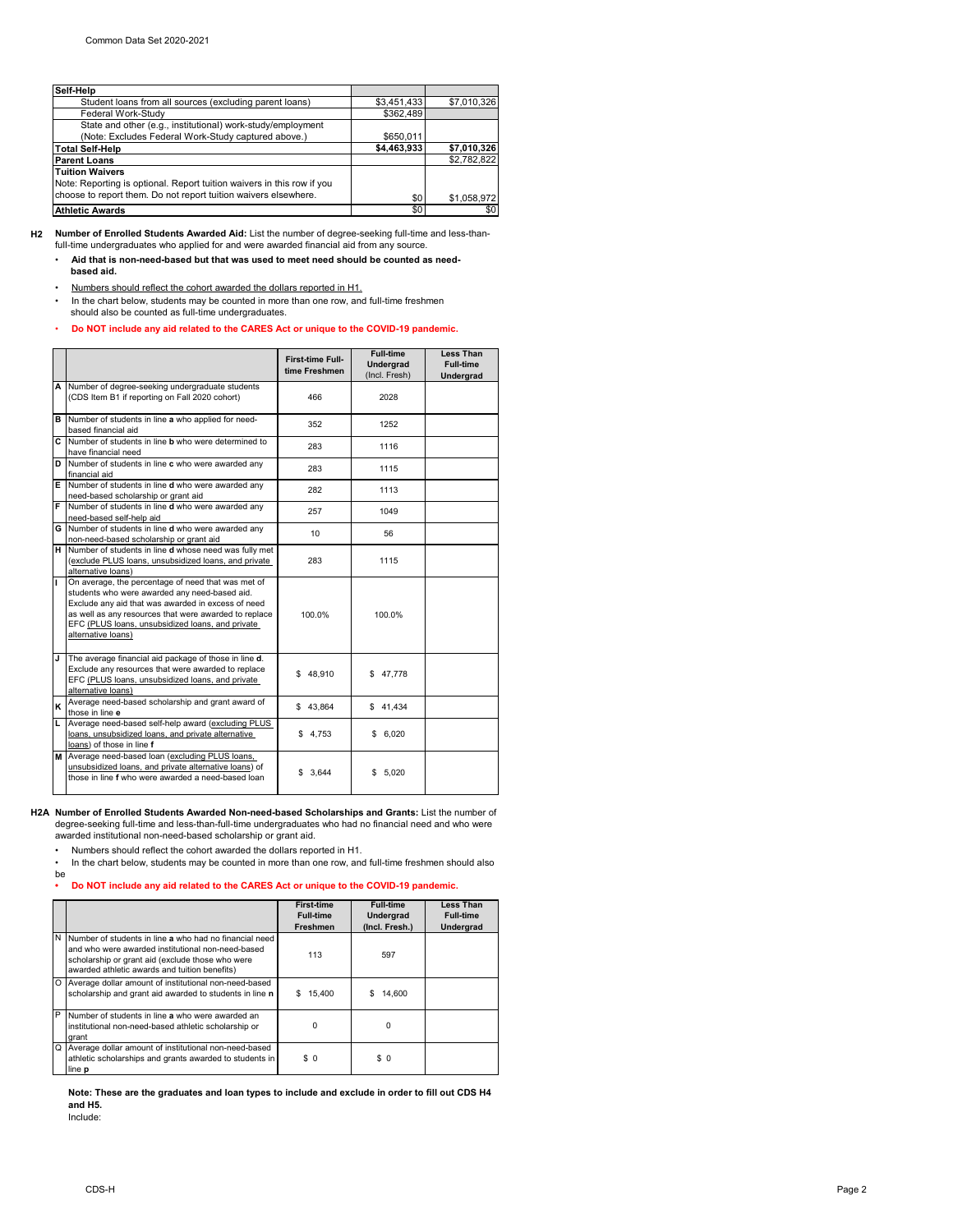- •2020 undergraduate class: all students who started at your institution as first-time students and received a bachelor's degree between July 1, 2019 and June 30, 2020.
- Only loans made to students who borrowed while enrolled at your institution.
- Co-signed loans.
- Exclude
- 
- Students who transferred in.<br>• Money borrowed at other ins • Money borrowed at other institutions.
- Parent loans
- Students who did not graduate or who graduated with another degree or certificate (but no
- bachelor's degree).
- **Any aid related to the CARE Act or unique the COVID-19 pandemic.**
- **H4 Provide the number of students in the 2020 undergraduate class who started at your institution as first-time students and received a bachelor's degree between July 1, 2019 and June 30, 2020. Exclude students who transferred into your institution.**

| 477 |
|-----|
|-----|

### **H5. Number and percent of students in class (defined in H4 above) borrowing from federal, non-federal, and any loan sources, and the average (or mean) amount borrowed.**

- The "Average per-undergraduate-borrower cumulative principal borrowed," is designed to provide better
- The numbers, percentages, and averages for each row should be based only on the loan source specified for information about student borrowing from federal and nonfederal (institutional, state, commercial) sources.

 the particular row. For example, the federal loans average (row b) should only be the cumulative average of federal loans and the private loans average (row e) should only be the cumulative average of private average of private  $\frac{1}{2}$ 

| Source/Type of Loan |                                                                                                                                                                                                                                                        | Number in the<br>class (defined<br>in H4 above)<br>who borrowed<br>from the types<br>of loans<br>specified in the<br>first column | Percent of the<br>class (defined<br>above) who<br>borrowed from<br>the types of<br>loans specified<br>in the first<br>column<br>(nearest 1%) | Average per-<br>undergraduate-<br>borrower<br>cumulative<br>principal<br>borrowed from<br>the types of<br>loans specified<br>in the first<br>column<br>(nearest \$1) |
|---------------------|--------------------------------------------------------------------------------------------------------------------------------------------------------------------------------------------------------------------------------------------------------|-----------------------------------------------------------------------------------------------------------------------------------|----------------------------------------------------------------------------------------------------------------------------------------------|----------------------------------------------------------------------------------------------------------------------------------------------------------------------|
| A                   | Any loan program: Federal Perkins, Federal Stafford<br>Subsidized and Unsubsidized, institutional, state,<br>private loans that your institution is aware of, etc.<br>Include both Federal Direct Student Loans and Federal<br>Family Education Loans. | 273                                                                                                                               | 57.23%                                                                                                                                       | \$36,408                                                                                                                                                             |
| B                   | Federal loan programs: Federal Perkins, Federal<br>Stafford Subsidized and Unsubsidized. Include both<br>Federal Direct Student Loans and Federal Family<br>Education Loans.                                                                           | 256                                                                                                                               | 53.67%                                                                                                                                       | \$22,601                                                                                                                                                             |
| C                   | Institutional loan programs.                                                                                                                                                                                                                           | 103                                                                                                                               | 21.59%                                                                                                                                       | \$10,536                                                                                                                                                             |
| D                   | State loan programs.                                                                                                                                                                                                                                   | 10                                                                                                                                | 2.09%                                                                                                                                        | \$38,121                                                                                                                                                             |
| E                   | Private student loans made by a bank or lender.                                                                                                                                                                                                        | 48                                                                                                                                | 10.06%                                                                                                                                       | \$53,346                                                                                                                                                             |

# **Aid to Undergraduate Degree-seeking Nonresident Aliens**

**• Report numbers and dollar amounts for the same academic year checked in item H1**

**H6** Indicate your institution's policy regarding institutional scholarship and grant aid for undergraduate degreeseeking nonresident aliens:

| Institutional need-based scholarship or grant aid is available<br>Institutional non-need-based scholarship or grant aid is available<br>Institutional scholarship or grant aid is not available                                 |             |
|---------------------------------------------------------------------------------------------------------------------------------------------------------------------------------------------------------------------------------|-------------|
| If institutional financial aid is available for undergraduate degree-seeking nonresident<br>aliens, provide the number of undergraduate degree-seeking nonresident aliens who<br>were awarded need-based or non-need-based aid: | 104         |
| Average dollar amount of institutional financial aid awarded to undergraduate degree-<br>seeking nonresident aliens:                                                                                                            | \$42,490    |
| Total dollar amount of institutional financial aid awarded to undergraduate degree-<br>seeking nonresident aliens:                                                                                                              | \$4,419,049 |
|                                                                                                                                                                                                                                 |             |



L

Check off all financial aid forms nonresident alien first-year financial aid applicants must submit: